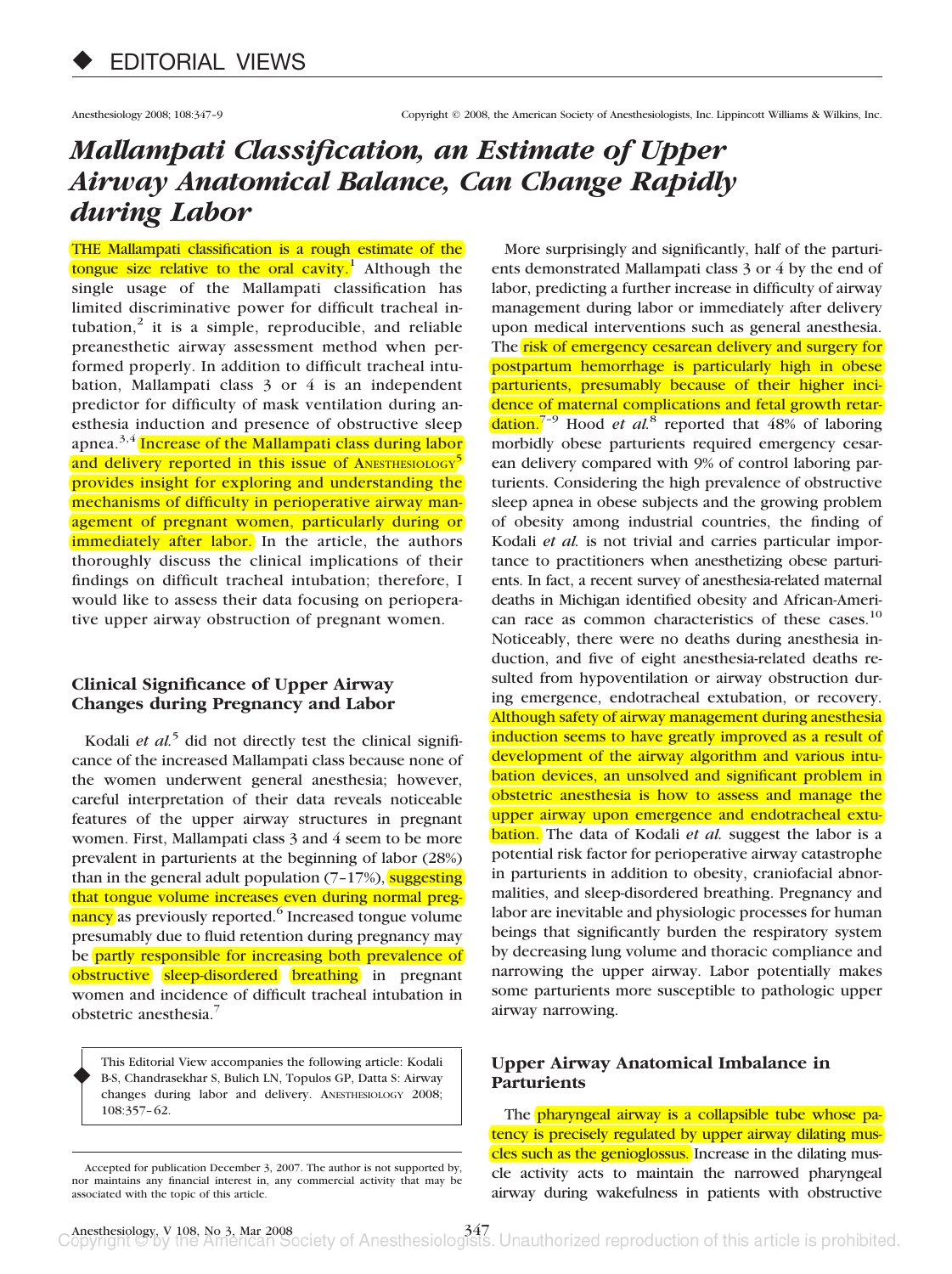sleep apnea.<sup>11</sup> Similar neural mechanisms presumably compensate the progressive upper airway narrowing in parturients. Preservation of these neural regulatory mechanisms is, therefore, crucial for parturients with a high Mallampati class to maintain their breathing. Regional anesthetic techniques have only minimal influence on the neural mechanisms; however, the neural compensatory mechanisms become weaker during general anesthesia, sedation, and sleep with residual anesthetics. The pharyngeal airway patency entirely depends on its structural stability in parturients undergoing emergency cesarean delivery during general anesthesia.

Structurally, the pharyngeal airway is surrounded by soft tissues such as the tongue and soft palate, which are enclosed by bony structures such as the mandible and spine. Size of the airway space is determined by the balance between the bony enclosure size and soft tissue volume (anatomical balance) when pharyngeal muscles are inactivated by general anesthetics and muscle relaxants.<sup>12</sup> Pharyngeal edema, presumably due to fluid retention during pregnancy, and pharyngeal swelling acutely developed during labor increase the soft tissue volume surrounding the airway, narrowing the pharyngeal airway in parturients. Recent extensive research on the pathophysiology of upper airway obstruction revealed a significant role of the lung volume reduction in pharyngeal narrowing. Tagaito *et al.*<sup>13</sup> demonstrated that lung volume dependence of pharyngeal airway patency is more pronounced in obese patients. Accordingly, obese parturients, a high-risk group for perioperative airway catastrophe, are prone to develop progressively narrower pharyngeal airways due to increase of soft tissue volume surrounding the pharyngeal airway and decrease of lung volume during pregnancy. Lung volume reduction during general anesthesia is known to be more prominent and prolonged in obese patients. General anesthesia for emergency cesarean delivery in obese parturients during or immediately after labor may tend to exaggerate upper airway swelling and lung volume dependence, in addition to impairment of neural compensatory mechanisms, and is, therefore, a worst-case scenario for upper airway maintenance. Application of positive end expiratory pressure during anesthesia and full consciousness at endotracheal extubation are strongly recommended for these patients.

#### **Mallampati Classification for Assessment of Upper Airway Anatomical Balance**

Kodali *et al.* demonstrated a decrease in upper airway volume of approximately 10 ml during labor and delivery. Although they did not simultaneously assess changes in Mallampati class in this group of parturients, it is of interest how much reduction of the upper airway volume, *i.e.*, how much increases in the tongue volume, leads to a 1-point increase in Mallampati class.

Assuming similar changes of the Mallampati class in both study groups, *e.g.*, a 26-point increase of the Mallampati class in 61 subjects leads to a 10-ml reduction of upper airway volume on average, it can be roughly estimated that a 1-point increase of the Mallampati class approximately corresponds to a 20-ml increase of the tongue volume in women with Mallampati class 3 or 4 before labor. Upper airway volume differed between patients with and without difficult tracheal intubation by  $30-40$  ml.<sup>14</sup> Tongue volume was significantly larger in patients with obstructive sleep apnea, by approximately 20–25 ml, than in nonapneic persons.<sup>15</sup> For every 1-point increase of the Mallampati class, the relative risk of obstructive sleep apnea doubles and apnea hypopnea index increases  $\frac{1}{2}$  by 5 h<sup>-1</sup><sup>4</sup> Accordingly, a 20-ml increase of the tongue volume during labor potentially results in difficult tracheal intubation and upper airway obstruction under influence of general anesthetics and sedatives.

The Mallampati classification allows us to instantaneously identify such small but significant increases in the tongue volume at the bedside without using sophisticated apparatuses. The Mallampati classification originated in our specialty, and recently, clinicians and researchers in other specialties have recognized its usefulness for assessment of upper airway anatomical balance. We anesthesiologists should be proud of the Mallampati classification and are encouraged to use this classification to assess the upper airway anatomical balance with it before every general anesthesia induction. The article by Kodali *et al.*<sup>5</sup> reminds us that the Mallampati classification is not static, but can change over hours with processes such as labor, and we should assess it just before instrumentation, rather than relying on an assessment even a few hours earlier.

**Shiroh Isono, M.D.,** Department of Anesthesiology (B1), Graduate School of Medicine, Chiba University, Chiba, Japan. shirohisono@yahoo.co.jp

#### **References**

1. Mallampati SR, Gatt SP, Gugino LD, Desai SP, Waraksa B, Freiberger D, Liu PL: A clinical sign to predict difficult tracheal intubation: A prospective study. Can Anaesth Soc J 1985; 32:429–34

2. Shiga T, Wajima Z, Inoue T, Sakamoto A: Predicting difficult intubation in apparently normal patients: A meta-analysis of bedside screening test performance. ANESTHESIOLOGY 2005; 103:429–37

3. Langeron O, Masso E, Huraux C, Guggiari M, Bianchi A, Coriat P, Riou B: Prediction of difficult mask ventilation. ANESTHESIOLOGY 2000; 92:1229–36

4. Nuckton TJ, Glidden DV, Browner WS, Claman DM: Physical examination: Mallampati score as an independent predictor of obstructive sleep apnea. Sleep 2006; 29:903–8

5. Kodali B-S, Chandrasekhar S, Bulich LN, Topulos GP, Datta S: Airway changes during labor and delivery. ANESTHESIOLOGY 2008; 108:357–62

6. Pilkington S, Carli F, Dakin MJ, Romney M, De Witt KA, Dore CJ, Cormack RS: Increase in Mallampati score during pregnancy. Br J Anaesth 1995; 74:638–42

7. Franklin KA, Holmgren PA, Jonsson F, Poromaa N, Stenlund H, Svanborg E: Snoring, pregnancy-induced hypertension, and growth retardation of the fetus. Chest 2000; 117:137–41

8. Hood DD, Dewan DM: Anesthetic and obstetric outcome in morbidly obese parturients. ANESTHESIOLOGY 1993; 79:1210–8

9. Doherty DA, Magann EF, Francis J, Morrison JC, Newnham JP: Prepregnancy body mass index and pregnancy outcomes. Int J Gynaecol Obstet 2006; 95:242–7